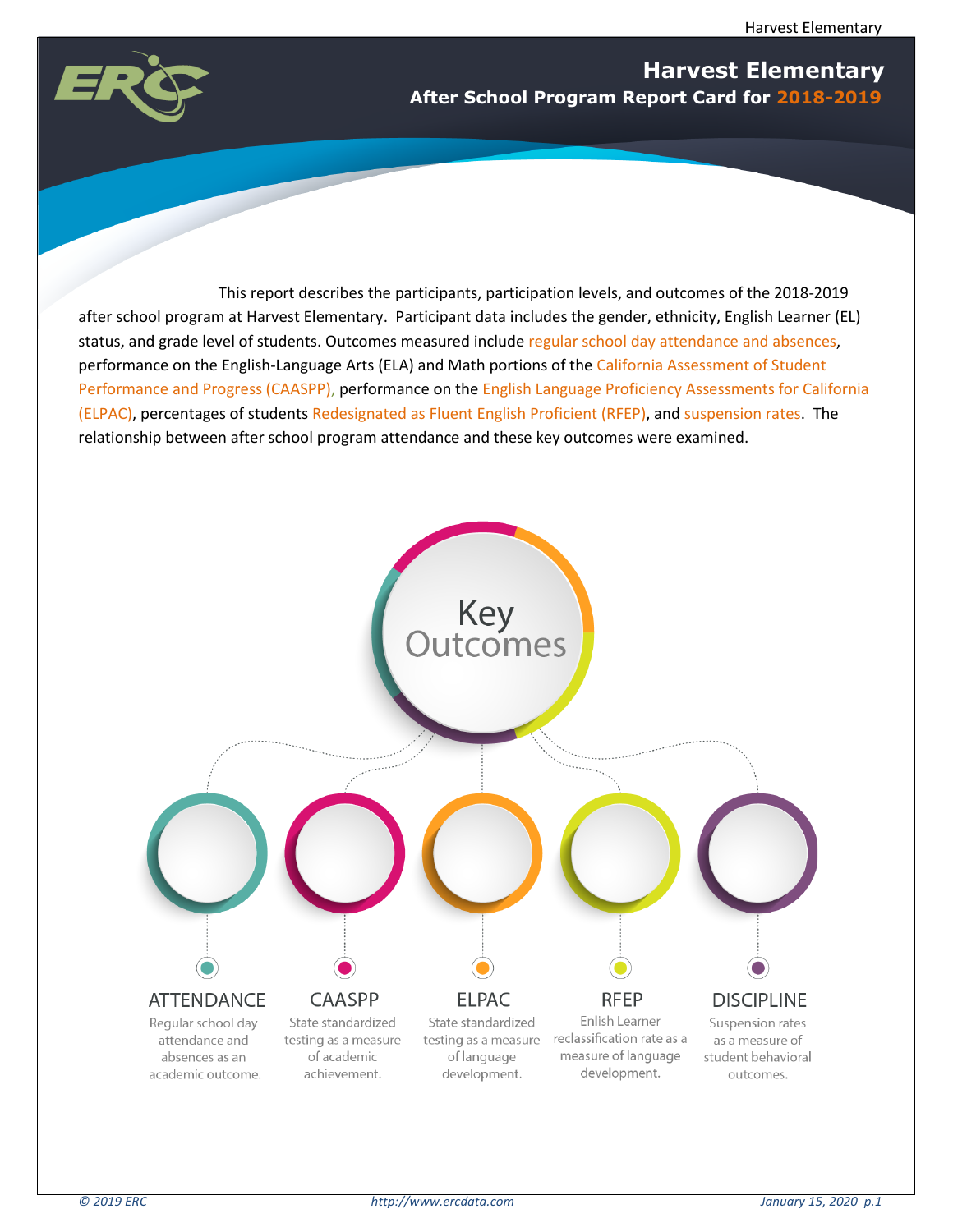# **Participant Demographics**

During the 2018-2019 school year, a total of 195 students attended the after school program for at least one day*<sup>1</sup>* . Participation levels are reported and compared by grade level in the next sections of this report.

# Section 1.1 – Gender and Ethnicity

**Section** 

01



*Figure 2*

Hispanic 62.5%

55.4%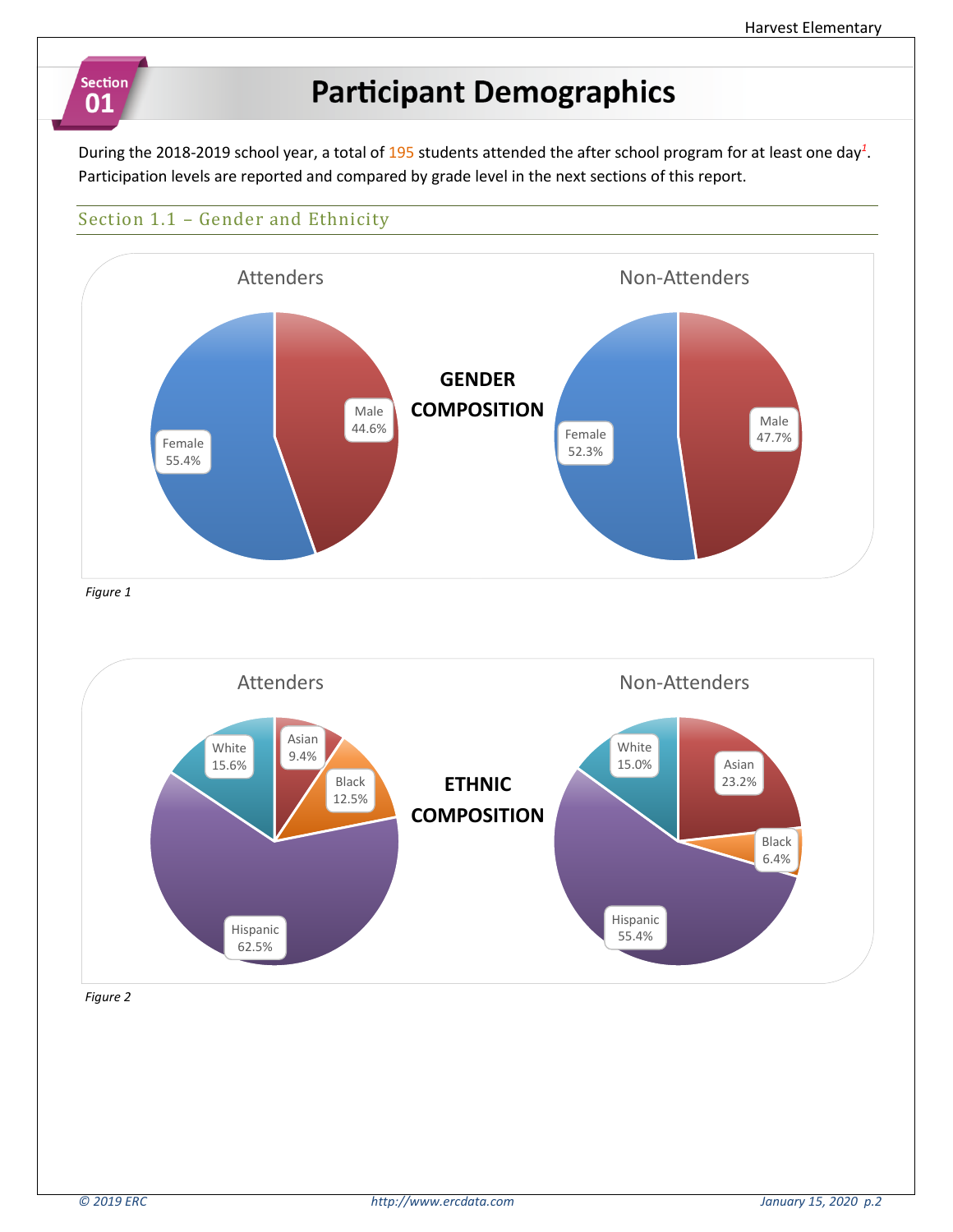# Section 1.2 – Grade Level and English Learner (EL) Status



*Figure 3*

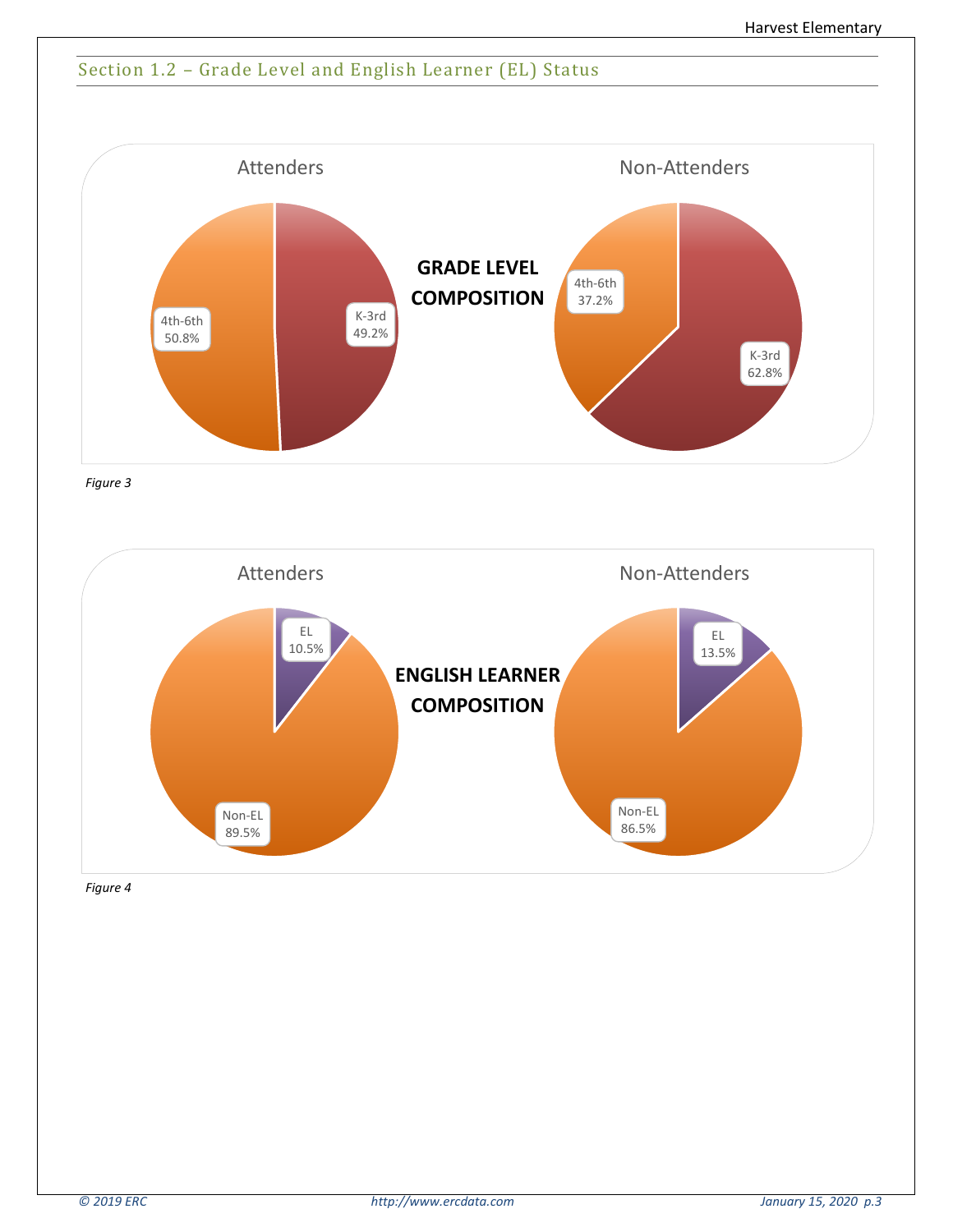## Section 1.3 – Local Control Funding Formula (LCFF) Indicators

Low attenders participated between 1-29 days. Medium attenders participated between 30-89 days. High attenders participated for at least 90 days.

|                          | Non-Attenders | Low Attenders | <b>Medium Attenders</b> | <b>High Attenders</b> |
|--------------------------|---------------|---------------|-------------------------|-----------------------|
| <b>Special Education</b> | 13.1%         | 16.7%         | 5.9%                    | 9.0%                  |
|                          | $n = 556$     | $n=6$         | $n=17$                  | $n = 167$             |
| G.A.T.E.                 | 5.0%          | 33.3%         | 17.6%                   | 12.6%                 |
|                          | n=556         | $n=6$         | $n = 17$                | $n = 167$             |
| Homeless                 | 0.0%          | 0.0%          | 0.0%                    | 0.0%                  |
|                          | $n = 556$     | $n=6$         | $n=17$                  | $n = 167$             |
| <b>Foster Youth</b>      | 0.9%          | 0.0%          | 0.0%                    | 0.0%                  |
|                          | $n = 556$     | $n=6$         | $n = 17$                | $n = 167$             |
| Chronic Absentee         | 12.4%         | 16.7%         | 5.9%                    | 1.2%                  |
|                          | $n = 556$     | $n=6$         | $n=17$                  | $n = 167$             |

*Figure 5*

# Section 1.4 – Numeric Demographics

|         | Non-<br><b>Attenders</b> | After School<br><b>Attenders</b> | Total |         | Non-<br><b>Attenders</b> | After School<br><b>Attenders</b> | Total |
|---------|--------------------------|----------------------------------|-------|---------|--------------------------|----------------------------------|-------|
| Male    | 265                      | 87                               | 352   | EL      | 75                       | 20                               | 95    |
| Female  | 291                      | 108                              | 399   | Non-EL  | 481                      | 170                              | 651   |
| No Data |                          |                                  |       | No Data |                          |                                  |       |

|          | Non-             | After School |       |         | Non-             | After School     |       |
|----------|------------------|--------------|-------|---------|------------------|------------------|-------|
|          | <b>Attenders</b> | Attenders    | Total |         | <b>Attenders</b> | <b>Attenders</b> | Total |
| Asian    | 124              | 18           | 142   | $K-3rd$ | 349              | 96               | 445   |
| Black    | 34               | 24           | 58    | 4th-6th | 207              | 99               | 306   |
| Hispanic | 296              | 120          | 416   | Other   |                  |                  |       |
| White    | 80               | 30           | 110   |         |                  |                  |       |
| Other    | 22               | 2            | 24    |         |                  |                  |       |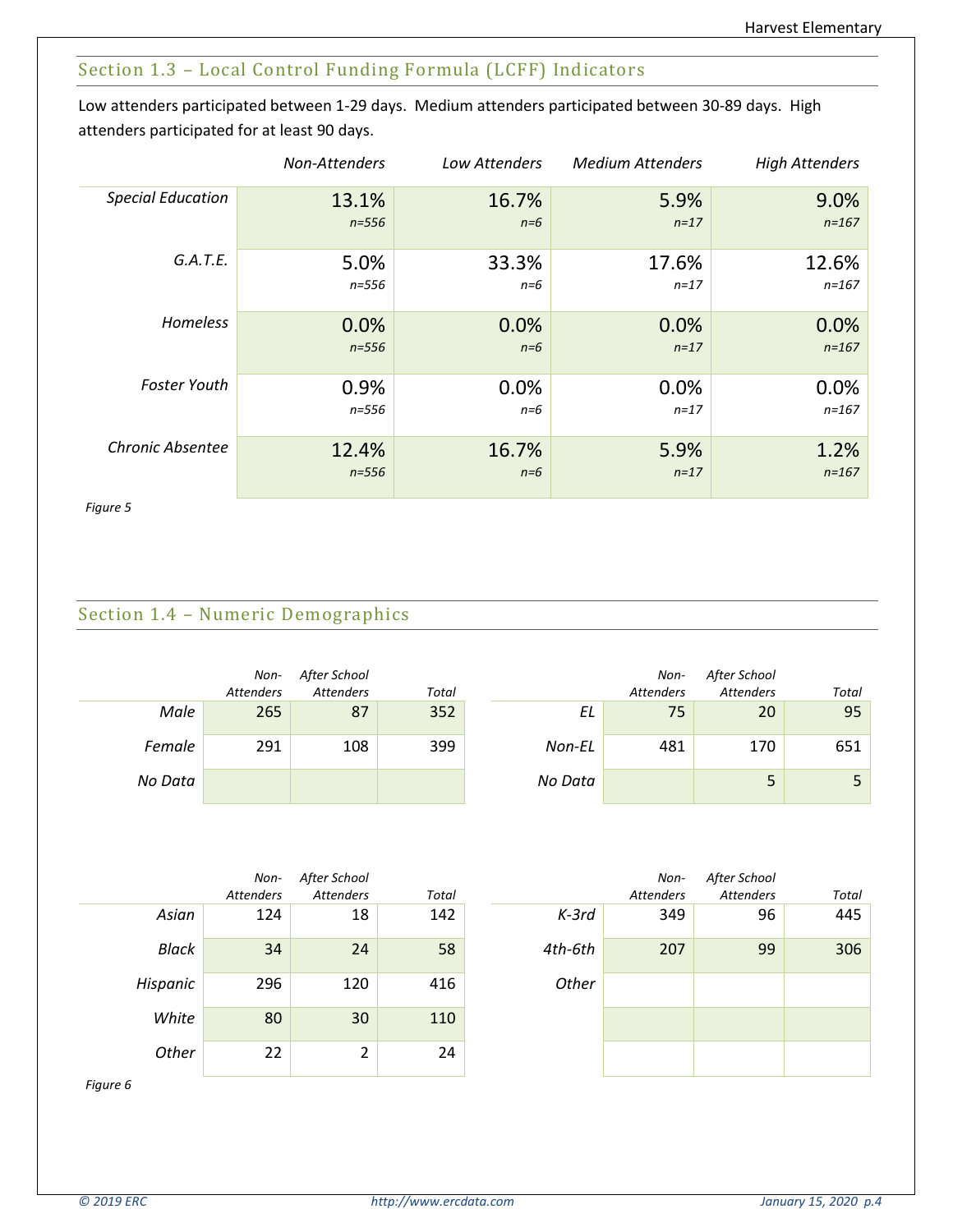

# **After School Program Attendance**

# Section 2.1 – Program Attendance Categories

For purposes of comparison in this report, students are grouped into four attendance categories (non-attenders, low attenders, medium attenders, and high attenders) based on the number of days they participated in the after school program during the school year*<sup>1</sup>* . Low attenders participated between 1-29 days. Medium attenders participated between 30-89 days. High attenders participated for at least 90 days. These program attendance categories are used in the analysis of measurable outcomes throughout this report*<sup>3</sup>* .

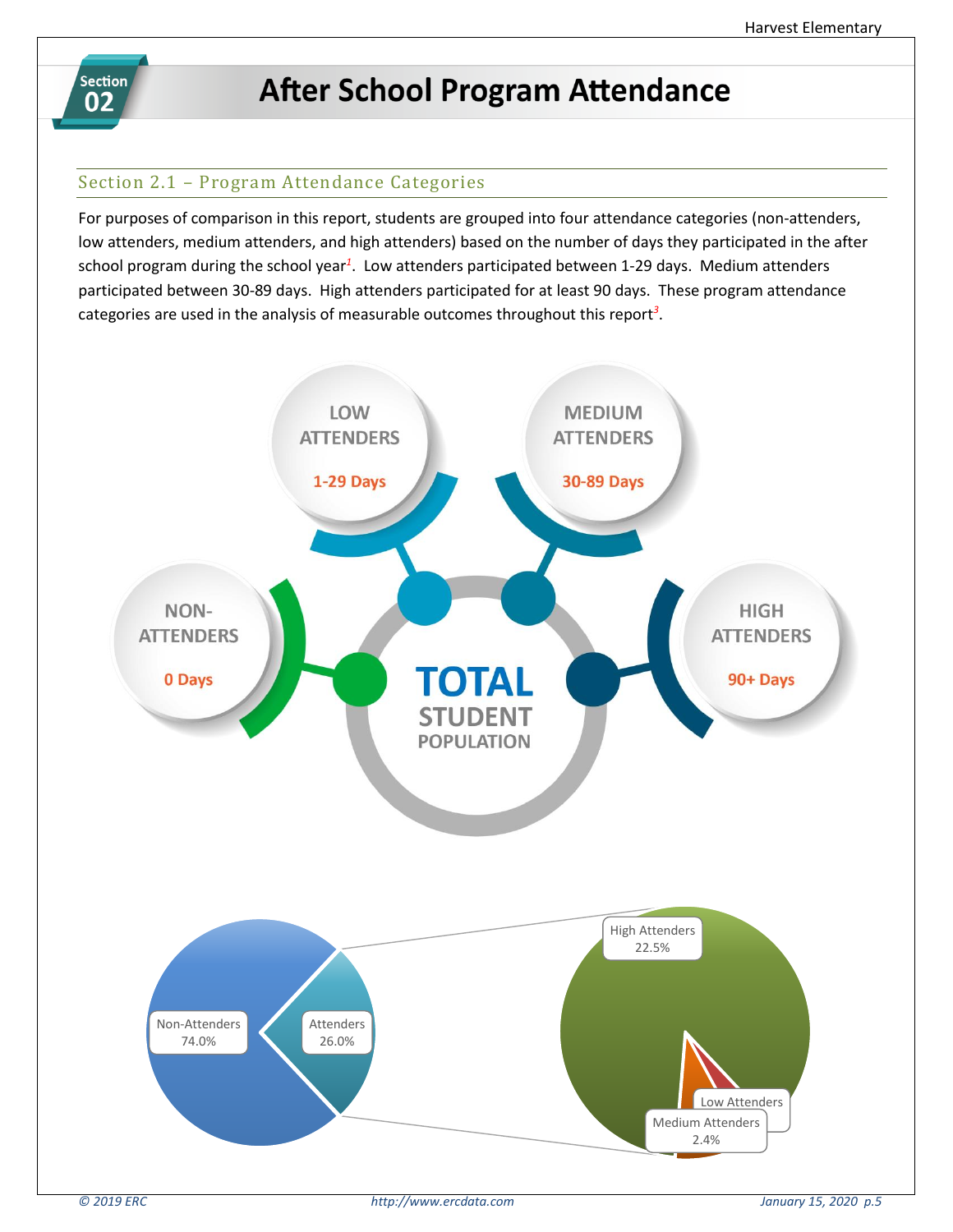# Section 2.2 – Number of Days Students Attended the After School Program

The average after school attender participated in the program for 144.49 days. The mean number of days that students attended the after school program is disaggregated by grade span in figure to the right.

The average after school attender participated in the program for approximately 4.28 days per week (during the weeks in which they participated at least one day) *<sup>2</sup>* . The mean number of days per week that students attended the after school program is disaggregated by grade level in the figure below.



*Figure 8 Figure 9* 4.36 4.19 4.28 K-3 (n=96) 4-6 (n=99) Overall (n=195) Mean Number of **Days Per Week** Students Attended the After School Program By Grade Level, 2018-2019 33.16 34.41 33.79 K-3 (n=96) 4-6 (n=99) Overall (n=195) Mean Number of **Weeks Per Year** Students Attended the After School Program By Grade Level, 2018-2019

# Section 2.3 –After School Program Retention

The figure below shows the number of students whose date of intake (e.g. first date of attendance) in 2018-2019 fell in each month of the fiscal year. The average shown below each month is the average number of days each student in the group attended the program for the entire year.

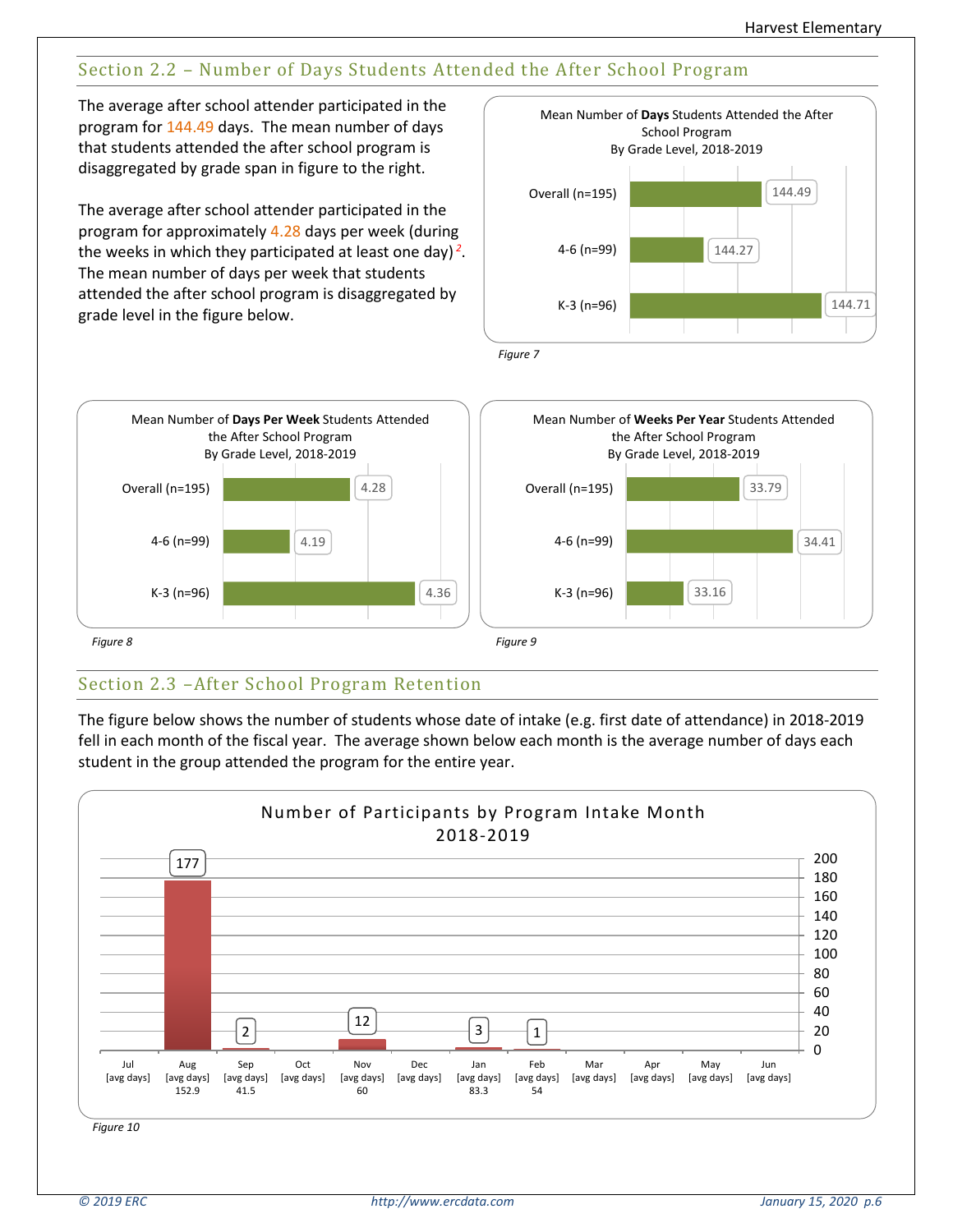

# **Regular School Day Attendance**

## Section 3.1 – Percentage of School Days Attended

The figure below shows the relationship between attending the after school program and attendance for the regular school day. Percentage of school days attended of low, medium, and high attending students are compared with non-attenders<sup>10</sup>.



 *Figure 11*

## Section 3.2 – Mean Number of School Days

The figure below shows the relationship between attending the after school program and attendance for the regular school day. Mean number of school days attended of low, medium, and high attending students are compared with non-attenders<sup>10</sup>. This figure is automatically adjusted for school years with differing calendars, days of operation, and student enrollment patterns.

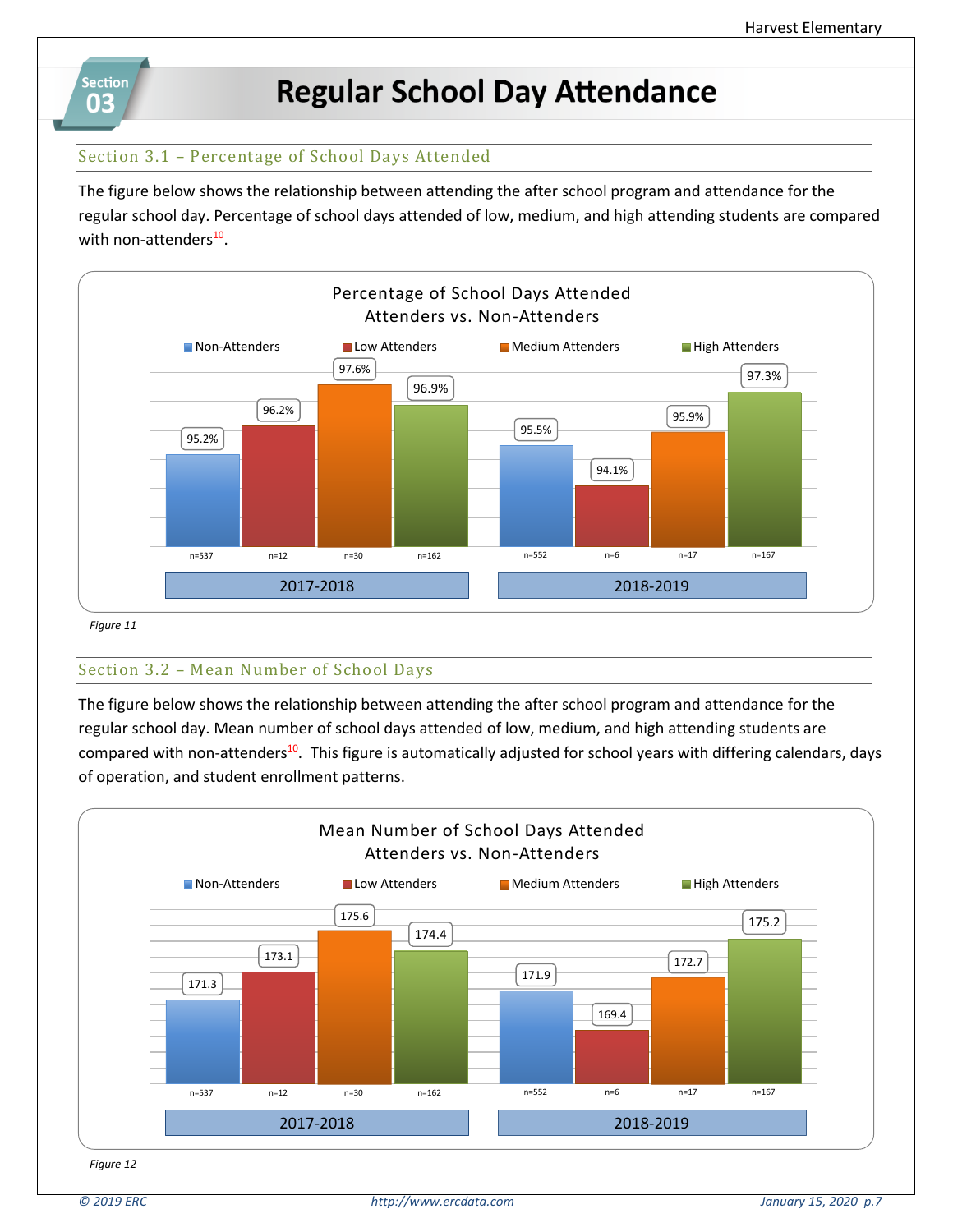## Section 3.3 – Mean Number of Unexcused Absences

The figure below shows the relationship between attending the after school program and absences for the regular school day. Mean number of unexcused absences of low, medium, and high attending students are compared with non-attenders<sup>10</sup>. This figure is automatically adjusted for school years with differing calendars, days of operation, and student enrollment patterns.

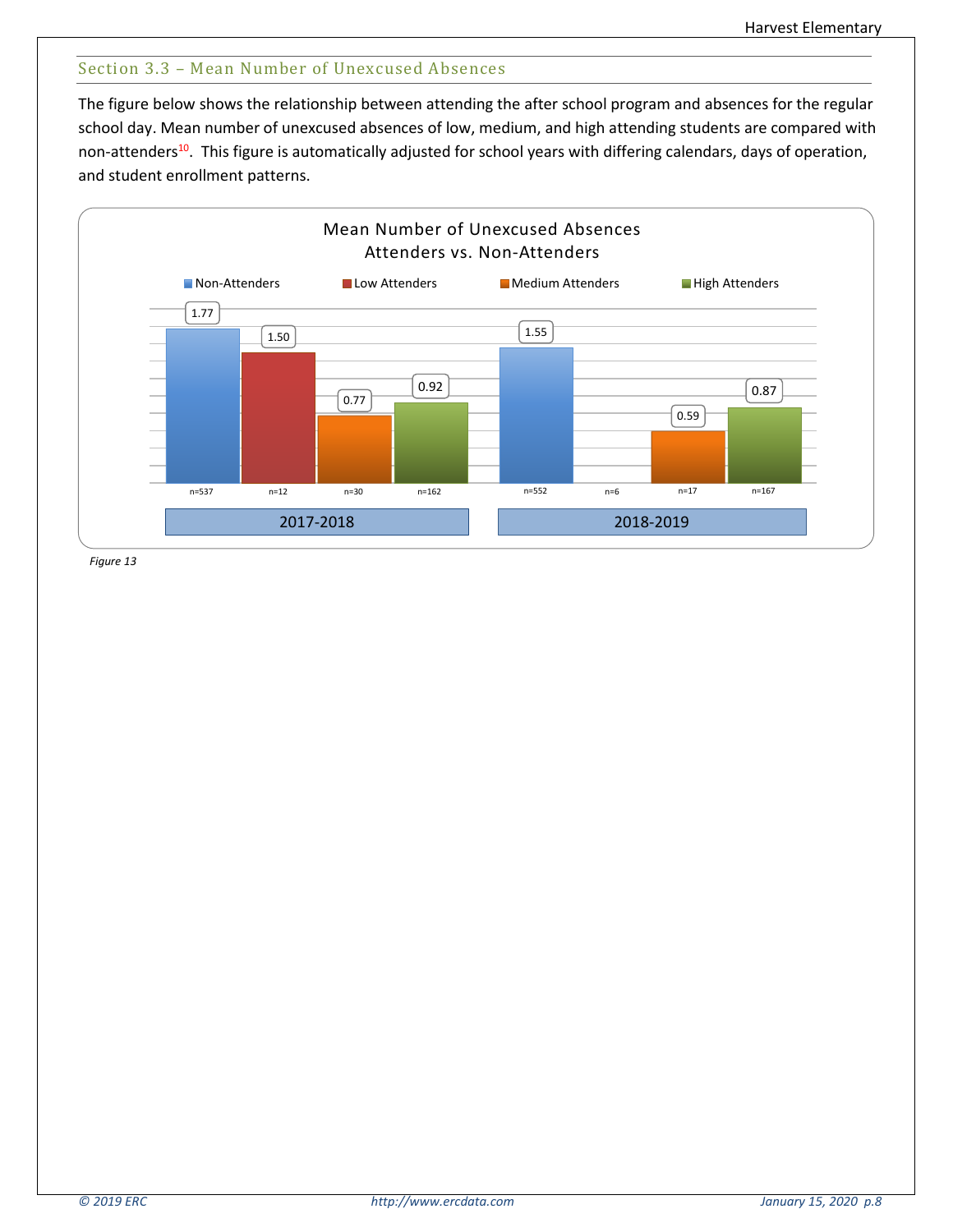# **Section** 04

# **Academic Achievement**

The relationship between after school program participation and performance on state standardized tests in core subjects was analyzed using the California Assessment of Student Progress and Performance (CAASPP) in English-Language Arts (ELA) and Math.

## Section 4.1 – CAASPP Performance in English-Language Arts (ELA)

The figure below compares the percentages of students (in eligible grade levels*<sup>11</sup>*) who met or exceeded the standard in ELA among non-, low, medium, and high attenders.



*Figure 14*

## Section 4.2 – CAASPP Performance in Math

The figure below compares the percentages of students (in all eligible grade levels*<sup>11</sup>*) who met or exceeded the standard in Math among non-, low, medium, and high attenders.

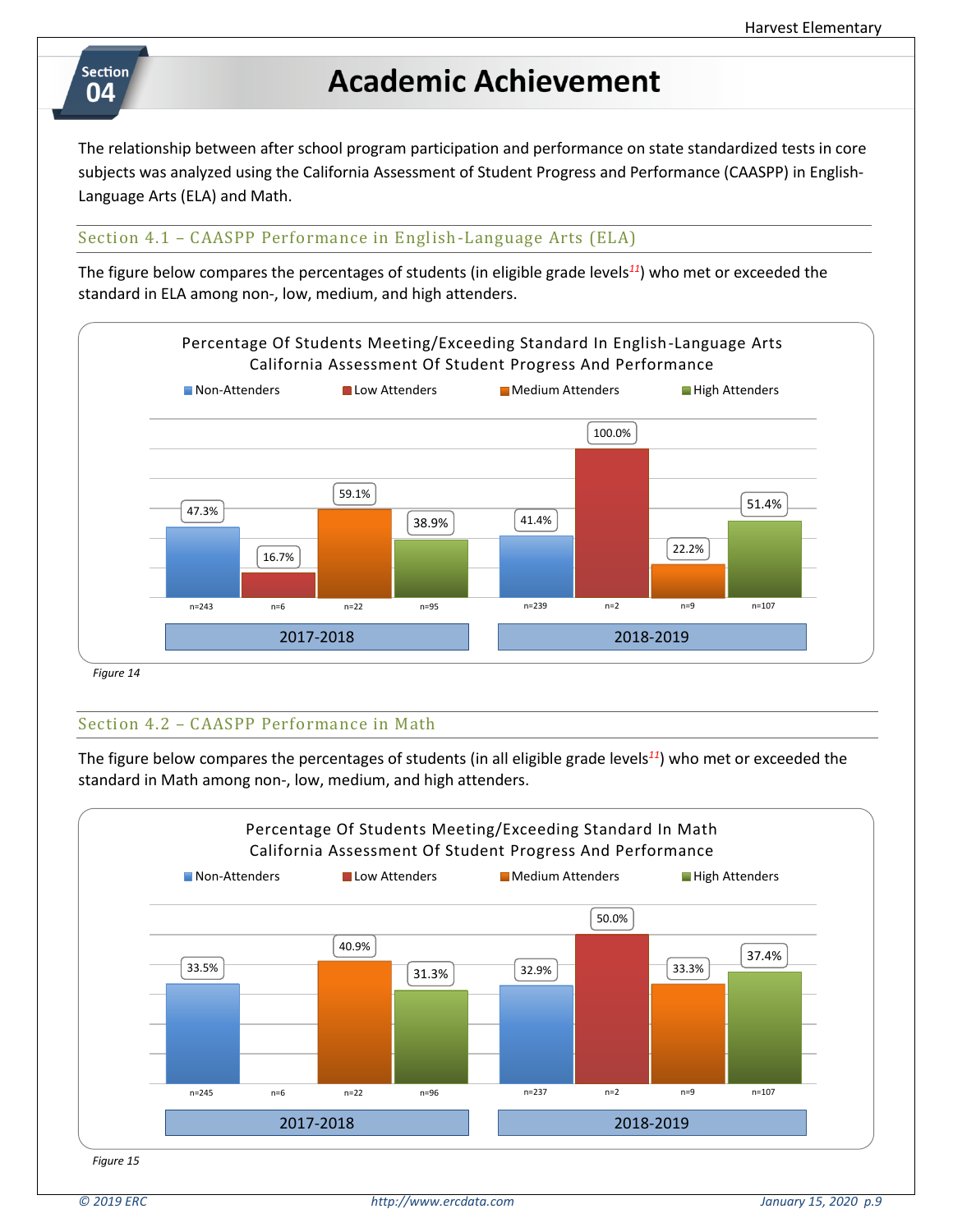# Section 05

# **Language Development**

The relationship between after school participation and language development for English Learners (EL) was analyzed using the English Language Proficiency Assessments for California (ELPAC).

## Section 5.1 – English Language Proficiency Assessments for California (ELPAC)

The figure below compares the percentages of EL students (in all grade levels) scoring Moderately Developed or Well Developed among non-, low, medium, and high attenders*<sup>6</sup>* .



## Section 5.2 –Percentage of Students Redesignated as Fluent English Proficient (RFEP)

The figure below compares the percentages of students who were Redesignated as Fluent English Proficient (RFEP) in among non-, low, medium, and high attenders*<sup>7</sup>* .

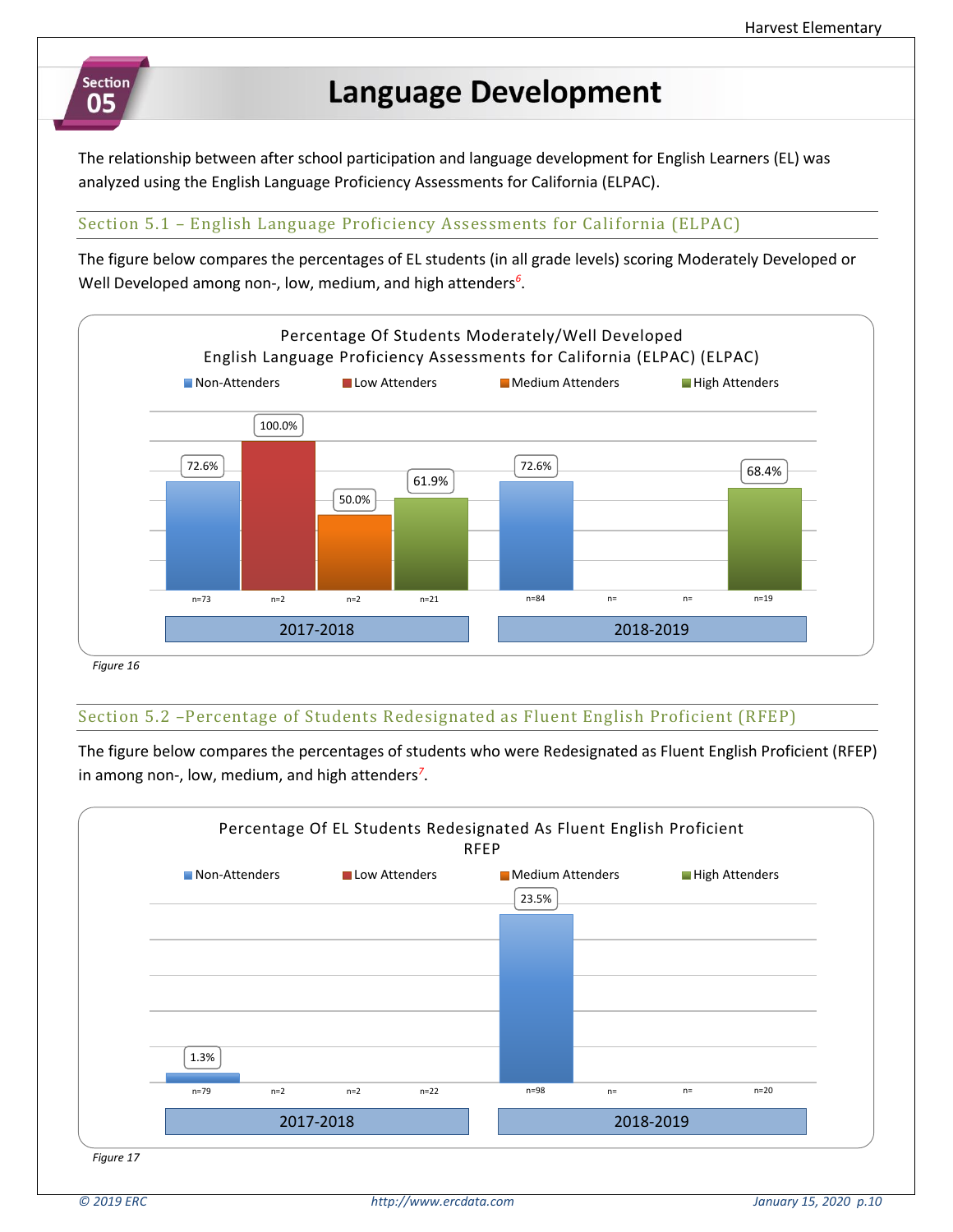

# **Discipline**

### Section 6.1 – Percentage of Students Suspended

The figure below shows the relationship between attending the after school program and the percentage of students suspended for the regular school day. Percentages of students suspended of low, medium, and high attending students are compared with non-attenders.



 *Figure 18*

#### Section 6.2 – Mean Number of Suspension Days

The figure below shows the relationship between attending the after school program and the number of suspensions*<sup>5</sup>* for the regular school day. Mean number of suspensions of low, medium, and high attending students are compared with non-attenders.

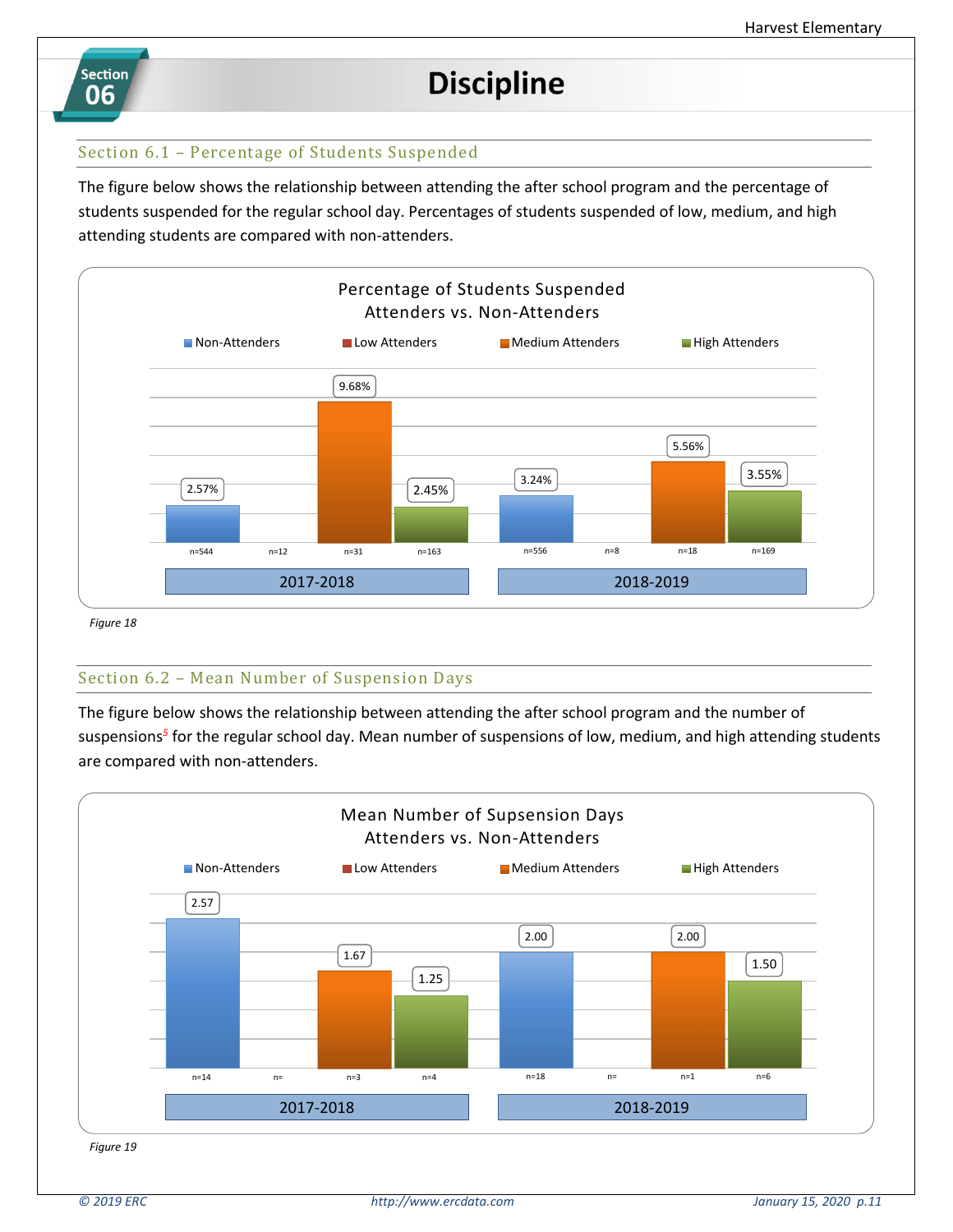# **End Notes**

- Section 07
- *1* Summer attendance is ignored for the sake of determining dosage (in order to base dosage on a 180 day school year). In addition, students considered as "Summer Only" are not included in either the after school or non-after school populations.
- <sup>2</sup> The mean number of days attended per week is based on the ratio of the number days each student participated in the after school program to the number of weeks where the student had at least one day of attendance.
- <sup>3</sup> A quantile is defined as class of values of a variate that divides the total frequency of a sample or population into a given number of equal proportions. Specialized quantiles, those that split the sample or population into a specific number of groups, are given special names such as tertiles (3 groups), quartile (4 groups), and deciles (10 groups). This report utilizes deciles.

 Decile ranges are determined by assigning each after school particpant a percentile rank based on the number of days they attended the program and dividing them into ten equal percentile groups (0th-9th, 10th-19th, 20th-29th, … , 90th-99th). For this reason, the number of students in each decile group may not be equal. In other words, if you have a very large number of students with 3 days of attendance in the first decile and a very small number of students with 4 days of attendance in the second decile you cannot randomly choose some 3-day students to move over to the second decile to make the groups equally sized.

These attendance groupings were determined by assigning each after school attender a percentile rank and dividing them into ten equal decile groups (see Figure 6). Low attenders represent the lowest five deciles (1st-49th percentile). Medium attenders represent the sixth through eighth deciles (50th-79th percentile). High attenders represent the ninth and tenth decile (80th-99th percentile), which is the top 20% of program attenders.

*4* The algorithm for calculating mean change in regular school days attended over the previous year takes into account school years with differing days of operation, such as years with furlough days. Only students for whom 2 years of attendance data was available are included in the sample for this chart.

- *5* The number of suspension "occurrences", or incidences of suspension, differs from the number of days suspended in that a single supension occurrence may account for multiple days of suspension. For exmaple, a student may be suspended once (one occurrence) for 5 days. Only students with at least one suspension are included.
- *6* This data is based on the 'Overall' ELPAC proficiency and scaled scores. Only students with a classification in our data set (nonempty, non-null) are included in the sample.
- *<sup>7</sup>* Only students with a classification in our data set (non-empty, non-null) are included in the sample. Percentage reclassified is the percent of students who were classified as English Learners (EL) in the baseline year then Reclassified as Fluent English Proficient (RFEP) in the target year.
- *8* Students are actually only allowed one attempt in 10th grade, however this statement is included for clarity.
- *9* CBEDS data is collected as a "point in time" during the school year. In rare cases the number of after school students may exceed the number of CBEDS reported enrollment resulting ina percentage over 100%.
- *<sup>10</sup>* The percentage of school attendance is a ratio of regular school days attended to regular school days enrolled. Therefore, this figure is automatically adjusted for school years with differing calendars, days of operation, and student enrollment patterns.
- *<sup>11</sup>* The Calfornia Assessment of Student Progress and Performance (CAASPP) is given only to students in grades 3 through 8 and grade 11.
- *<sup>12</sup>* The data represented is based on the number of credits attempted and completed in the target school year. In rare cases where the school or district was only able to provide cumulative totals, cumulative credits attempted and earned were used in the ratio.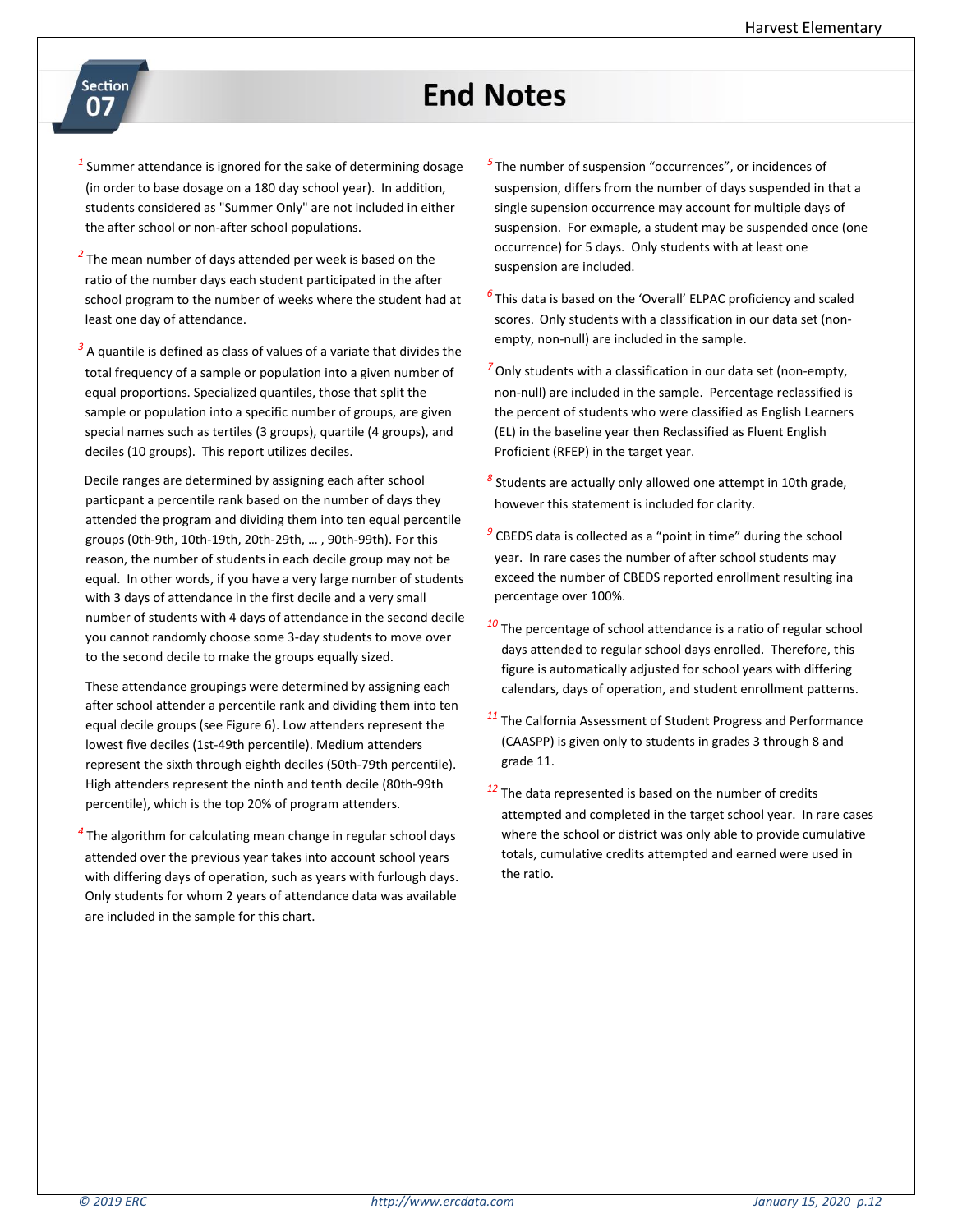### Program Highlights (English)

#### Mean Number of Days Students Attended the After School Program (Figure 7)

**❖** After school attenders attended the program for an average of  $144.49$  days.

### Mean Number of Days Per Week Students Attended the After School Program (Figure 8)

**❖** After school attenders attended the program for an average of  $4.28$  days per week.

### Percent of School Days Attended (Figure 11)

- **❖** The percentage of regular school days attended for high attenders was  $3.2%$  greater than low attenders.
- **❖** The percentage of regular school days attended for high attenders was  $1.8%$  greater than non-attenders.

### Mean Number of School Days Attended (Figure 12)

- $\div$  The mean number of school days attended for high attenders was 5.8 greater than low attenders.
- ❖ The mean number of school days attended for high attenders was 3.3 greater than non-attenders.

### Mean Number of Unexcused Absences (Figure 13)

**❖** The mean number of unexcused absences for high attenders was  $0.68$  less than non-attenders.

#### Percentage of Students Meeting or Exceeding Standard in English-Language Arts (Figure 14)

 $\div$  The percentage of high attenders who met or exceeded the standard on the CAASPP was 10.0% greater than non-attenders.

#### Percentage of Students Meeting or Exceeding Standard in Math (Figure 15)

❖ The percentage of high attenders who met or exceeded the standard on the CAASPP was 4.5% greater than non-attenders.

#### Mean Number of Suspension Days (Figure 19)

 $♦$  The mean number of suspension days for high attenders was 0.50 less than non-attenders.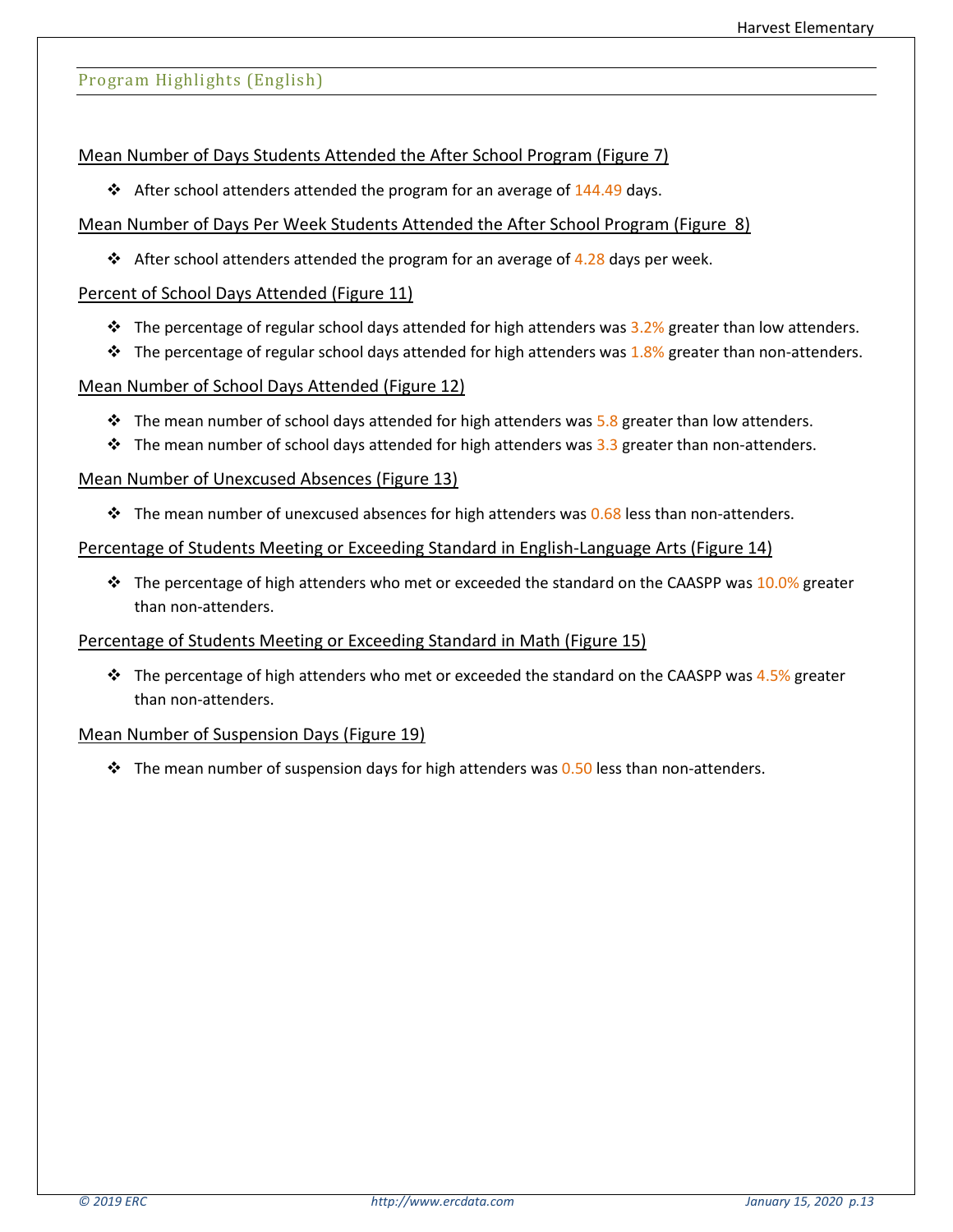#### Program Highlights (Spanish)

#### Número medio de días que los estudiantes asistieron al programa extracurricular (Figura 7)

❖ Los asistentes después de la escuela asistieron al programa durante un promedio de 144.49 días.

## Número medio de días por semana Los estudiantes asistieron al programa después de la escuela (Figura 8)

❖ Los asistentes después de la escuela asistieron al programa durante un promedio de 4.28 días por semana.

#### Porcentaje de días escolares atendidos (Figura 11)

- ❖ El porcentaje de días escolares regulares atendidos para personas de alta asistencia fue 3.2% mayor que el de personas de baja asistencia.
- ❖ El porcentaje de días escolares regulares atendidos para personas de alta asistencia fue 1.8% mayor que los que no asistieron.

#### Número medio de días escolares atendidos (Figura 12)

- ❖ El número promedio de días de escuela atendidos para personas de alta asistencia fue 5.8 mayor que los de baja asistencia.
- ❖ El número promedio de días escolares atendidos para personas con alta asistencia fue 3.3 mayor que los que no asistieron.

#### Número medio de ausencias injustificadas (Figura 13)

 $♦$  El número medio de ausencias injustificadas para personas con alta asistencia fue de 0.68 menos que las personas sin asistencia.

#### Porcentaje de estudiantes que cumplen o exceden el estándar en artes del lenguaje inglés (Figura 14)

❖ El porcentaje de asistentes altos que cumplieron o excedieron el estándar en el CAASPP fue 10.0% mayor que los que no asistieron.

#### Porcentaje de estudiantes que cumplen o exceden el estándar en matemáticas (Figura 15)

❖ El porcentaje de asistentes altos que cumplieron o excedieron el estándar en el CAASPP fue 4.5% mayor que los que no asistieron.

#### Número medio de días de suspensión (Figura 19)

❖ El número medio de días de suspensión para los que asistieron mucho fue 0.50 menos que los que no asistieron.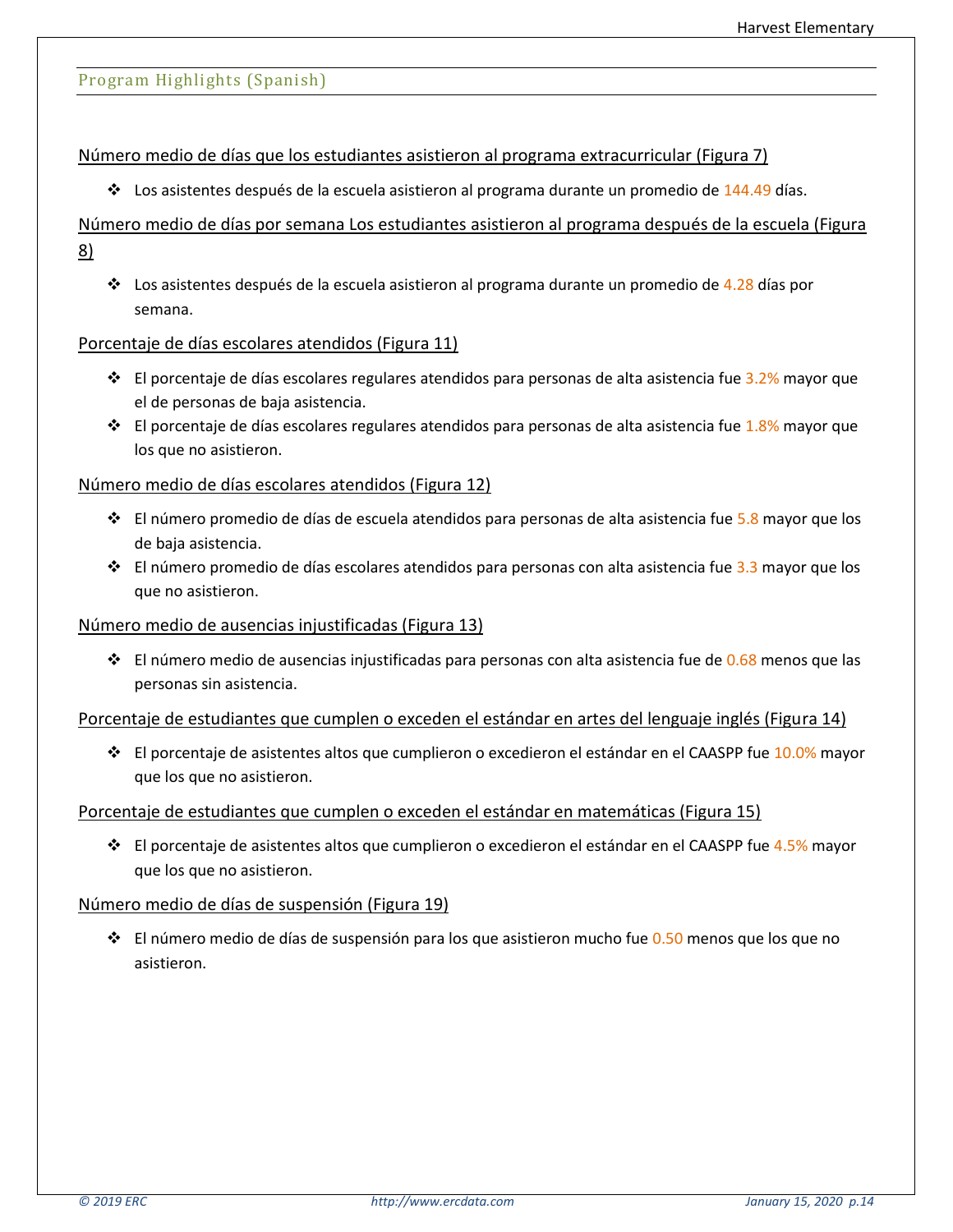## Program Highlights (Hmong)

Cov naj npawb pes tsawg hnub Cov tub ntxhais kawm koom nrog Tom Qab Kev Kawm Tom Qab Kev Kawm (Daim Duab 7)

❖ Tom qab cov neeg tuaj kawm ntawv tau koom nrog txoj haujlwm ua haujlwm ntev nruab nrab ntawm 144.49 hnub.

## Cov Npaum Li Cas Cov Hnub Ib Lim tiam Cov Tub Ntxhais Kawm Tuaj Kawm Tom Qab Lawb Ntawv (Daim Duab 8)

◆ Tom gab cov neeg tuaj kawm ntawv tau koom nrog txoj haujlwm ua haujlwm nruab nrab ntawm 4.28 hnub hauv ib as thiv.

Feem Pua ntawm Hnub Kawm Ntawv Koom Tes (Daim Duab 11)

- ❖ Qhov feem pua ntawm cov hnub kawm ntawv rau cov tuaj koom siab yog 3.2% ntau dua cov neeg tuaj kawm tsawg.
- ❖ Qhov feem pua ntawm cov hnub kawm ntawv rau cov tuaj koom siab yog 1.8% ntau dua qhov tsis tuaj koom.

### Qhov Tseem Ceeb Ntawm Cov Hnub Kawm Ntawv Tau Kawm (Daim Duab 12)

- ❖ Qhov naj npawb pes tsawg ntawm cov hnub kawm ntawv rau cov neeg tuaj koom siab yog 5.8 ntau dua cov neeg tuaj kawm tsawg.
- ❖ Qhov naj npawb pes tsawg ntawm hnub kawm ntawv rau cov neeg tuaj koom siab yog 3.3 ntau dua qhov tsis tuaj koom.

#### Qhov Tseem Ceeb Ntawm Cov Kev Ncua Qhaj uas Tsis Zam Txim (Daim Duab 13)

❖ Qhov txhais tau tsawg ntawm cov tsis tuaj kawm ntawv rau qhov kev tuaj koom siab yog 0.68 tsawg dua tsis tuaj koom.

# Feem pua ntawm Cov Tub Ntxhais Kawm Sib Tham los yog Ua Tau Zoo Tshaj Hauv Kev Kawm Lus Askiv (Daim Duab 14)

❖ Qhov feem pua ntawm cov neeg tuaj koom siab uas tau ntsib lossis tshaj tus qauv ntawm CAASPP tau 10.0% siab tshaj li tsis tuaj koom.

#### Feem pua ntawm Cov Tub Ntxhais Kawm Sib Tham los yog Ua Tau Zoo Tshaj Lij Hauv Lej (Daim Duab 15)

❖ Qhov feem pua ntawm cov neeg tuaj koom siab uas tau ntsib lossis tshaj tus qauv ntawm CAASPP tau 4.5% siab tshaj li tsis tuaj koom.

#### Txhais Tau Npaum Li Cas Hnub Rau Kev ncua (Daim Duab 19)

❖ Qhov txhais tau tsawg ntawm cov hnub raug ncua rau cov tuaj koom siab yog 0.50 tsawg dua tus tsis tuaj koom.